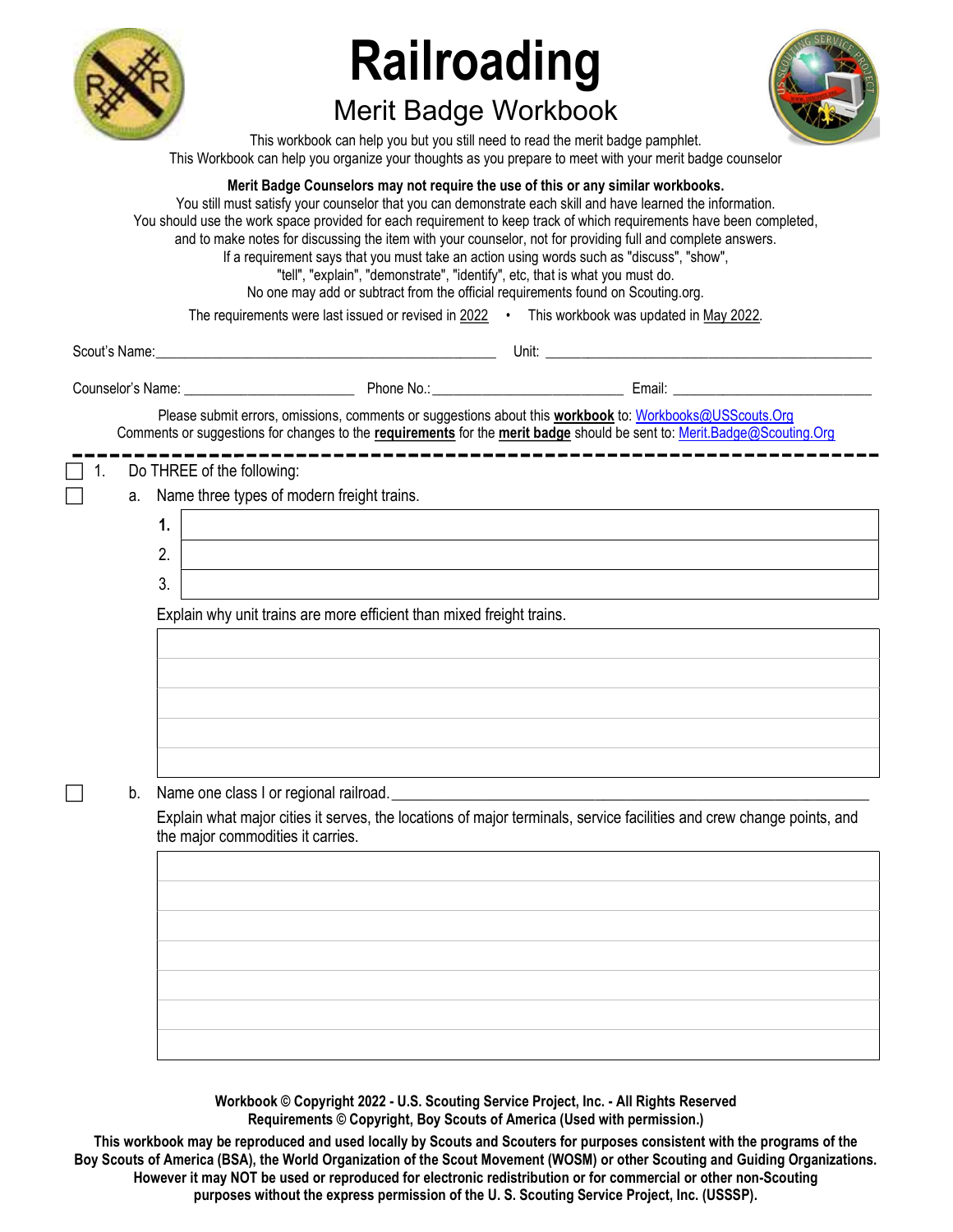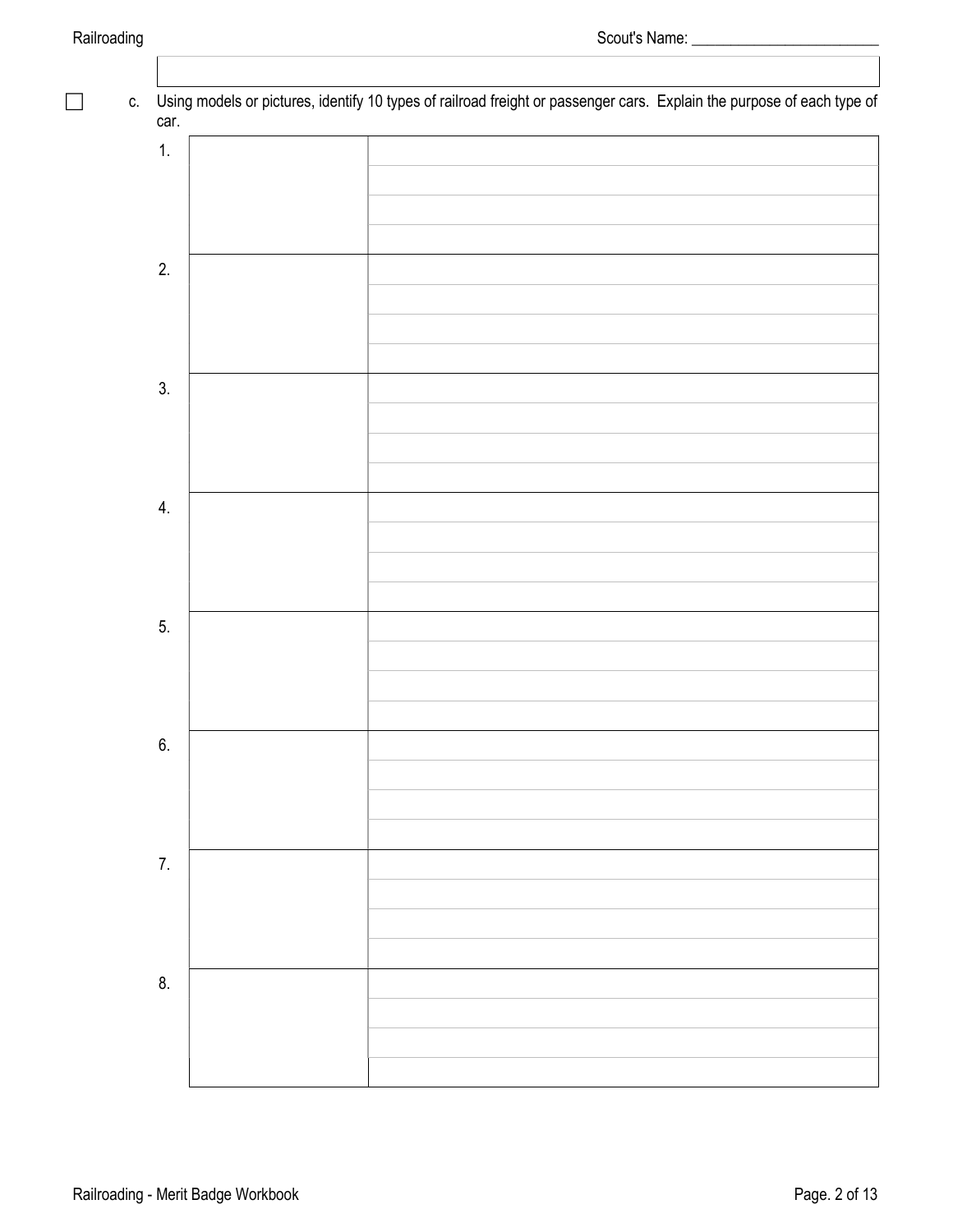

d. Explain how a modern diesel or electric locomotive develops power.

Explain the terms dynamic braking and radial steering trucks.

| Dynamic braking:        |  |
|-------------------------|--|
|                         |  |
|                         |  |
|                         |  |
|                         |  |
|                         |  |
|                         |  |
| Radial steering trucks: |  |
|                         |  |
|                         |  |
|                         |  |
|                         |  |
|                         |  |
|                         |  |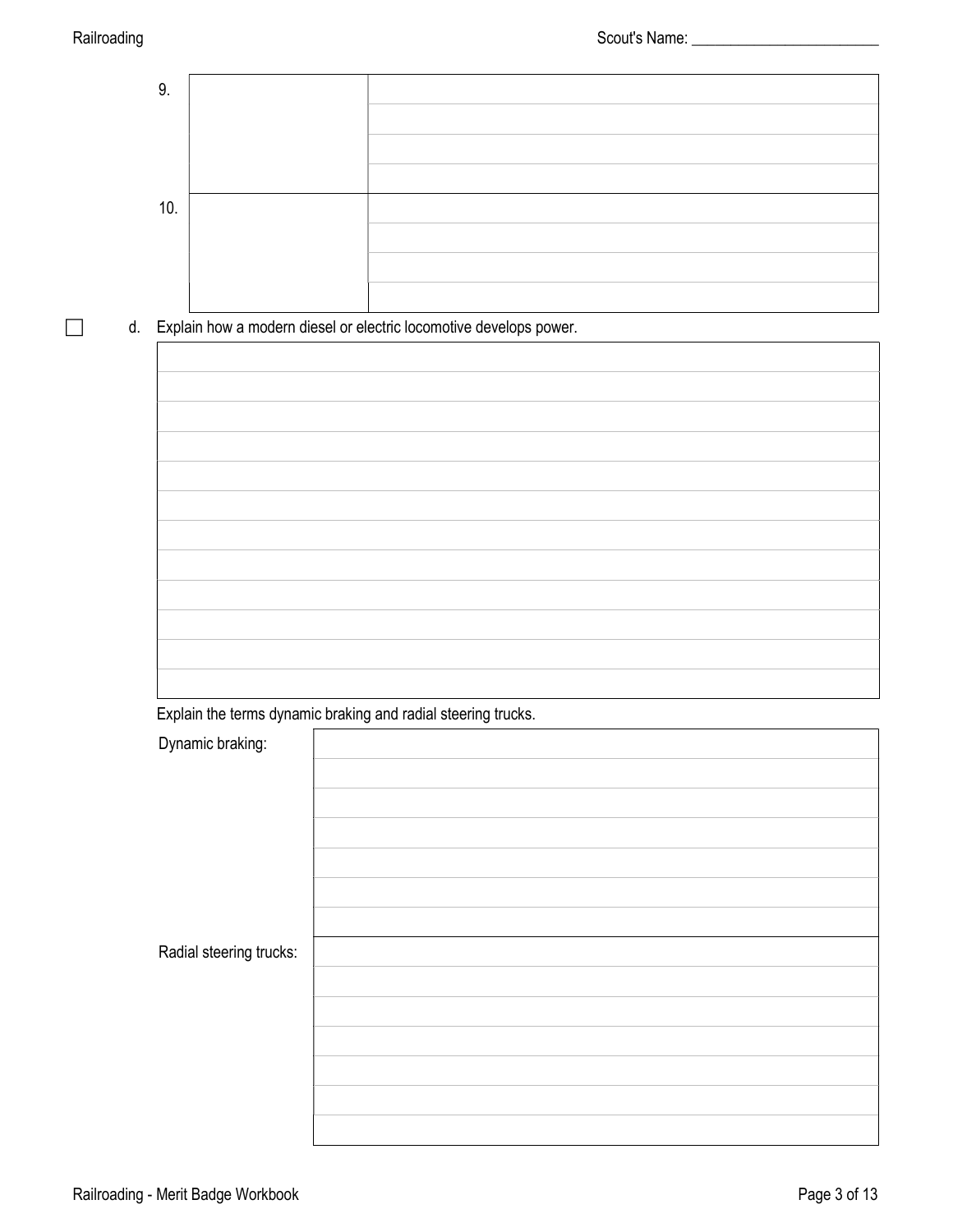#### 2. Do the following:

### **a.** Explain the purpose and formation of Amtrak.

| Purpose:   |  |
|------------|--|
|            |  |
|            |  |
|            |  |
|            |  |
|            |  |
| Formation: |  |
|            |  |
|            |  |
|            |  |
|            |  |
|            |  |
|            |  |

Explain, by the use of a timetable, a plan for making a trip by rail between two cities at least 500 miles apart. List the times of departure and arrival at your destination, the train number and name, and the type of service you want.

| Depart Location | Time | <b>Arrival Location</b> | Time | Train# | Service |
|-----------------|------|-------------------------|------|--------|---------|
|                 |      |                         |      |        |         |
|                 |      |                         |      |        |         |
|                 |      |                         |      |        |         |
|                 |      |                         |      |        |         |
|                 |      |                         |      |        |         |
|                 |      |                         |      |        |         |
|                 |      |                         |      |        |         |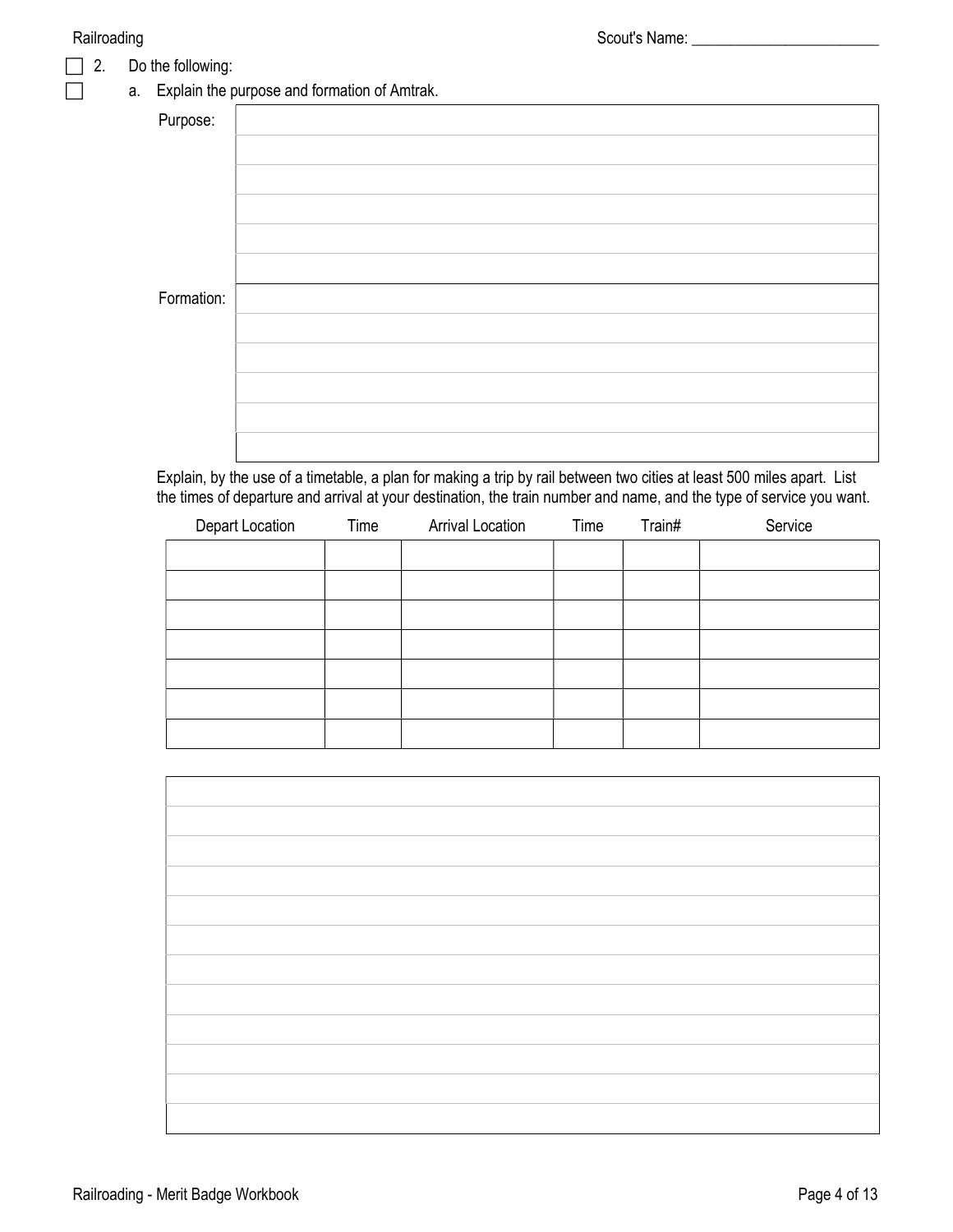|    | ັ<br>b. |                          | List and explain the various forms of public/mass transit using rail.            |
|----|---------|--------------------------|----------------------------------------------------------------------------------|
|    |         |                          |                                                                                  |
|    |         |                          |                                                                                  |
|    |         |                          |                                                                                  |
|    |         |                          |                                                                                  |
|    |         |                          |                                                                                  |
|    |         |                          |                                                                                  |
|    |         |                          |                                                                                  |
|    |         |                          |                                                                                  |
|    |         |                          |                                                                                  |
|    |         |                          |                                                                                  |
|    |         |                          |                                                                                  |
|    |         |                          |                                                                                  |
|    |         |                          |                                                                                  |
| 3. |         | Do ONE of the following: |                                                                                  |
|    | a.      |                          | Name four departments of a railroad company. Describe what each department does. |
|    |         | Department               | What the department does.                                                        |
|    | 1.      |                          |                                                                                  |
|    |         |                          |                                                                                  |
|    |         |                          |                                                                                  |
|    |         |                          |                                                                                  |
|    | 2.      |                          |                                                                                  |
|    |         |                          |                                                                                  |
|    |         |                          |                                                                                  |
|    |         |                          |                                                                                  |
|    |         |                          |                                                                                  |
|    | 3.      |                          |                                                                                  |
|    |         |                          |                                                                                  |
|    |         |                          |                                                                                  |
|    |         |                          |                                                                                  |
|    |         |                          |                                                                                  |
|    | 4.      |                          |                                                                                  |
|    |         |                          |                                                                                  |
|    |         |                          |                                                                                  |
|    |         |                          |                                                                                  |
|    |         |                          |                                                                                  |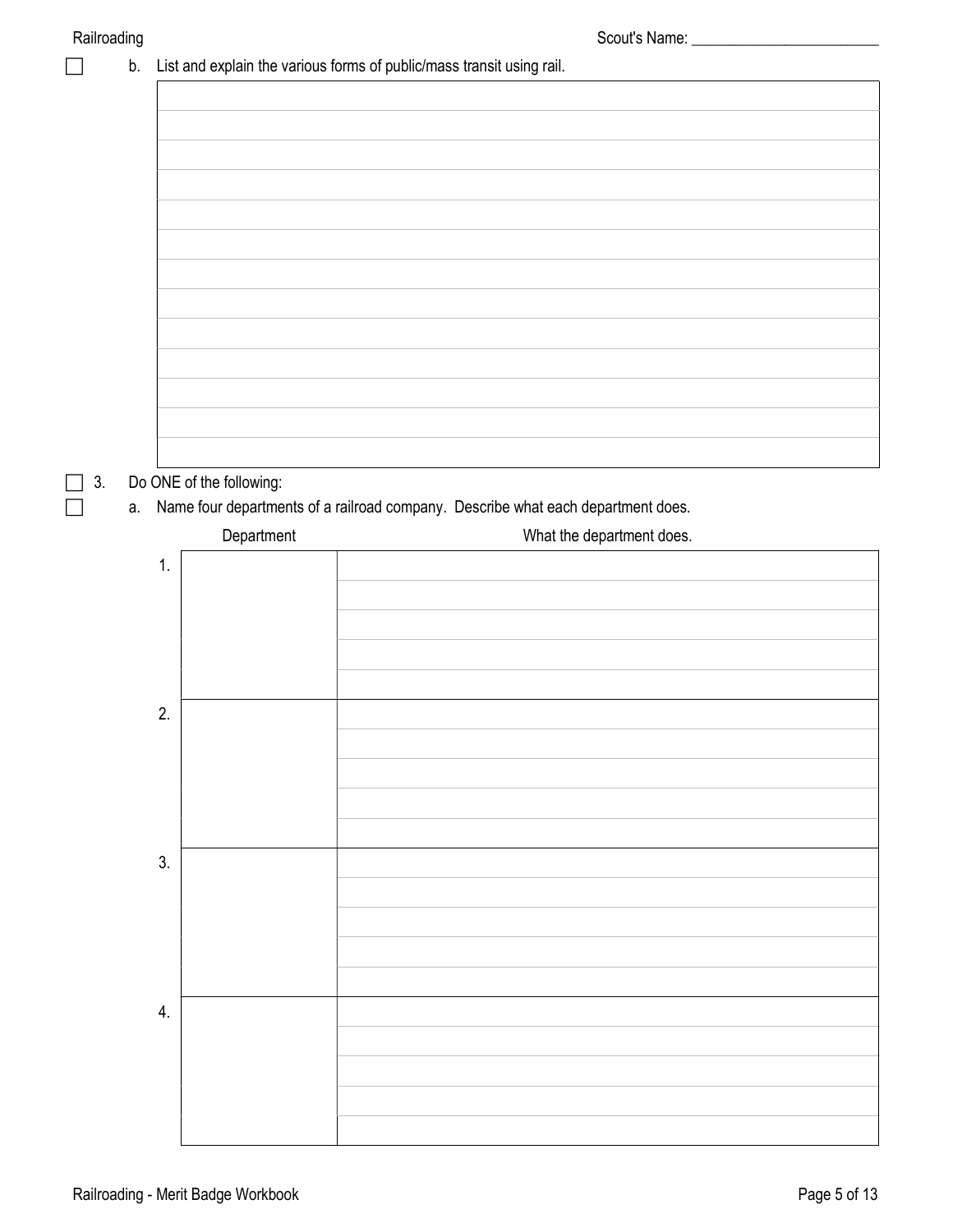|    |          | Tell about the opportunities in railroading that interest you most and why. |          |  |
|----|----------|-----------------------------------------------------------------------------|----------|--|
|    |          |                                                                             |          |  |
|    |          |                                                                             |          |  |
|    |          |                                                                             |          |  |
|    |          |                                                                             |          |  |
|    |          |                                                                             |          |  |
|    |          |                                                                             |          |  |
|    |          |                                                                             |          |  |
|    |          |                                                                             |          |  |
|    |          |                                                                             |          |  |
|    |          |                                                                             |          |  |
|    |          |                                                                             |          |  |
|    |          |                                                                             |          |  |
|    |          |                                                                             |          |  |
|    |          | Name four rail support industries. Describe the function of each one.       |          |  |
|    | Industry |                                                                             | Function |  |
| 1. |          |                                                                             |          |  |
|    |          |                                                                             |          |  |
|    |          |                                                                             |          |  |
|    |          |                                                                             |          |  |
|    |          |                                                                             |          |  |
|    |          |                                                                             |          |  |
| 2. |          |                                                                             |          |  |
|    |          |                                                                             |          |  |
|    |          |                                                                             |          |  |
|    |          |                                                                             |          |  |
|    |          |                                                                             |          |  |
| 3. |          |                                                                             |          |  |
|    |          |                                                                             |          |  |
|    |          |                                                                             |          |  |
|    |          |                                                                             |          |  |
|    |          |                                                                             |          |  |
| 4. |          |                                                                             |          |  |
|    |          |                                                                             |          |  |
|    |          |                                                                             |          |  |
|    |          |                                                                             |          |  |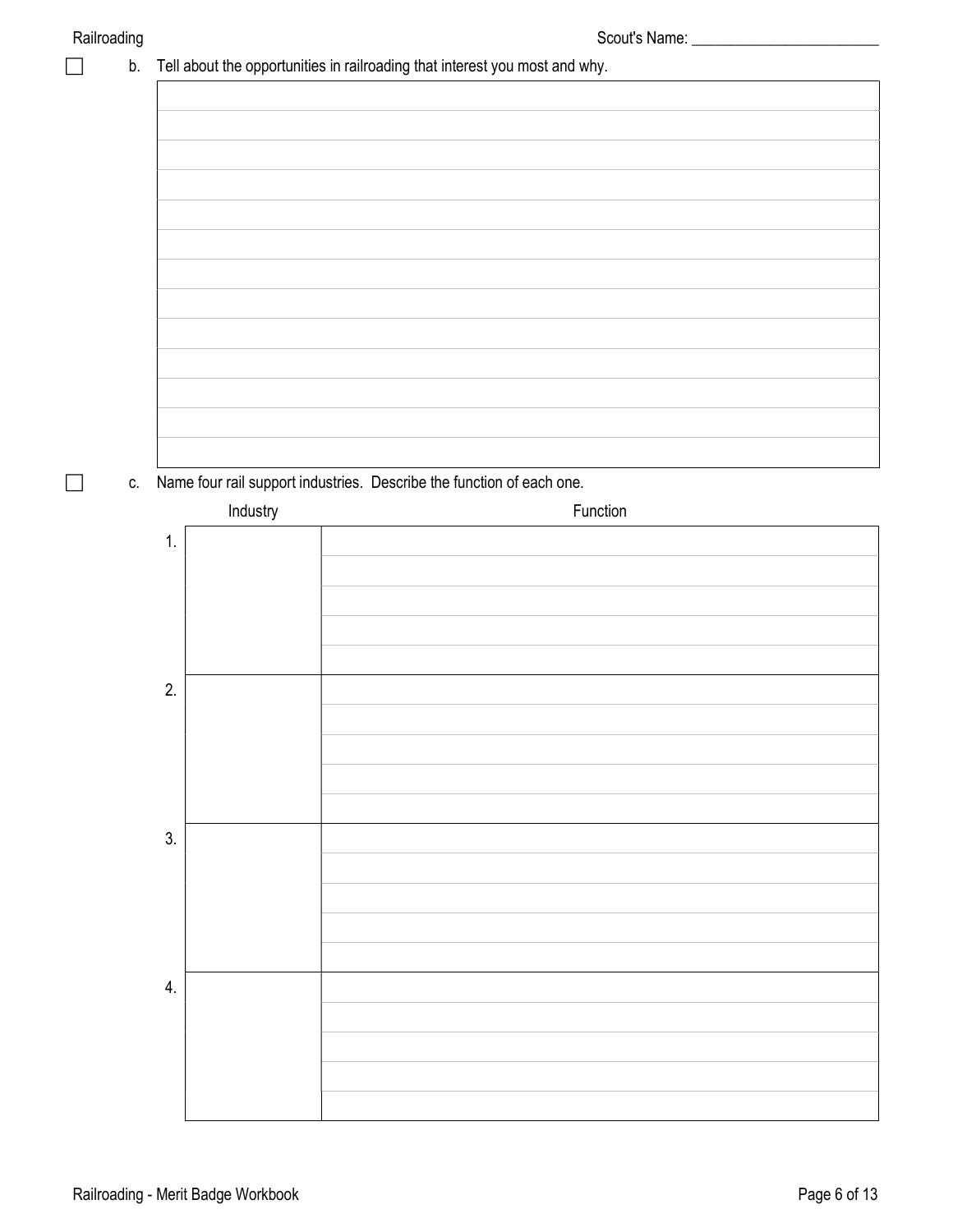|    | d. |    | With your parent's and counselor's approval, interview someone employed in the rail industry. Learn what that<br>person does and how this person became interested in railroading. |
|----|----|----|------------------------------------------------------------------------------------------------------------------------------------------------------------------------------------|
|    |    |    |                                                                                                                                                                                    |
|    |    |    |                                                                                                                                                                                    |
|    |    |    |                                                                                                                                                                                    |
|    |    |    |                                                                                                                                                                                    |
|    |    |    |                                                                                                                                                                                    |
|    |    |    |                                                                                                                                                                                    |
|    |    |    |                                                                                                                                                                                    |
|    |    |    |                                                                                                                                                                                    |
|    |    |    | Find out what type of schooling and training are required for this position.                                                                                                       |
|    |    |    |                                                                                                                                                                                    |
|    |    |    |                                                                                                                                                                                    |
|    |    |    |                                                                                                                                                                                    |
|    |    |    |                                                                                                                                                                                    |
|    |    |    |                                                                                                                                                                                    |
| 4. |    |    | Do the following:                                                                                                                                                                  |
|    |    |    | a. Explain the purpose of Operation Lifesaver and its mission.                                                                                                                     |
|    |    |    |                                                                                                                                                                                    |
|    |    |    |                                                                                                                                                                                    |
|    |    |    |                                                                                                                                                                                    |
|    |    |    |                                                                                                                                                                                    |
|    |    |    |                                                                                                                                                                                    |
|    |    |    |                                                                                                                                                                                    |
|    |    |    |                                                                                                                                                                                    |
|    |    |    |                                                                                                                                                                                    |
|    |    |    |                                                                                                                                                                                    |
|    |    |    |                                                                                                                                                                                    |
|    | b. |    | List 9 track basic safety tips to remember when you are around a railroad track.                                                                                                   |
|    |    | 1. |                                                                                                                                                                                    |
|    |    | 2. |                                                                                                                                                                                    |
|    |    | 3. |                                                                                                                                                                                    |
|    |    | 4. |                                                                                                                                                                                    |
|    |    | 5. |                                                                                                                                                                                    |
|    |    | 6. |                                                                                                                                                                                    |
|    |    | 7. |                                                                                                                                                                                    |
|    |    | 8. |                                                                                                                                                                                    |
|    |    | 9. |                                                                                                                                                                                    |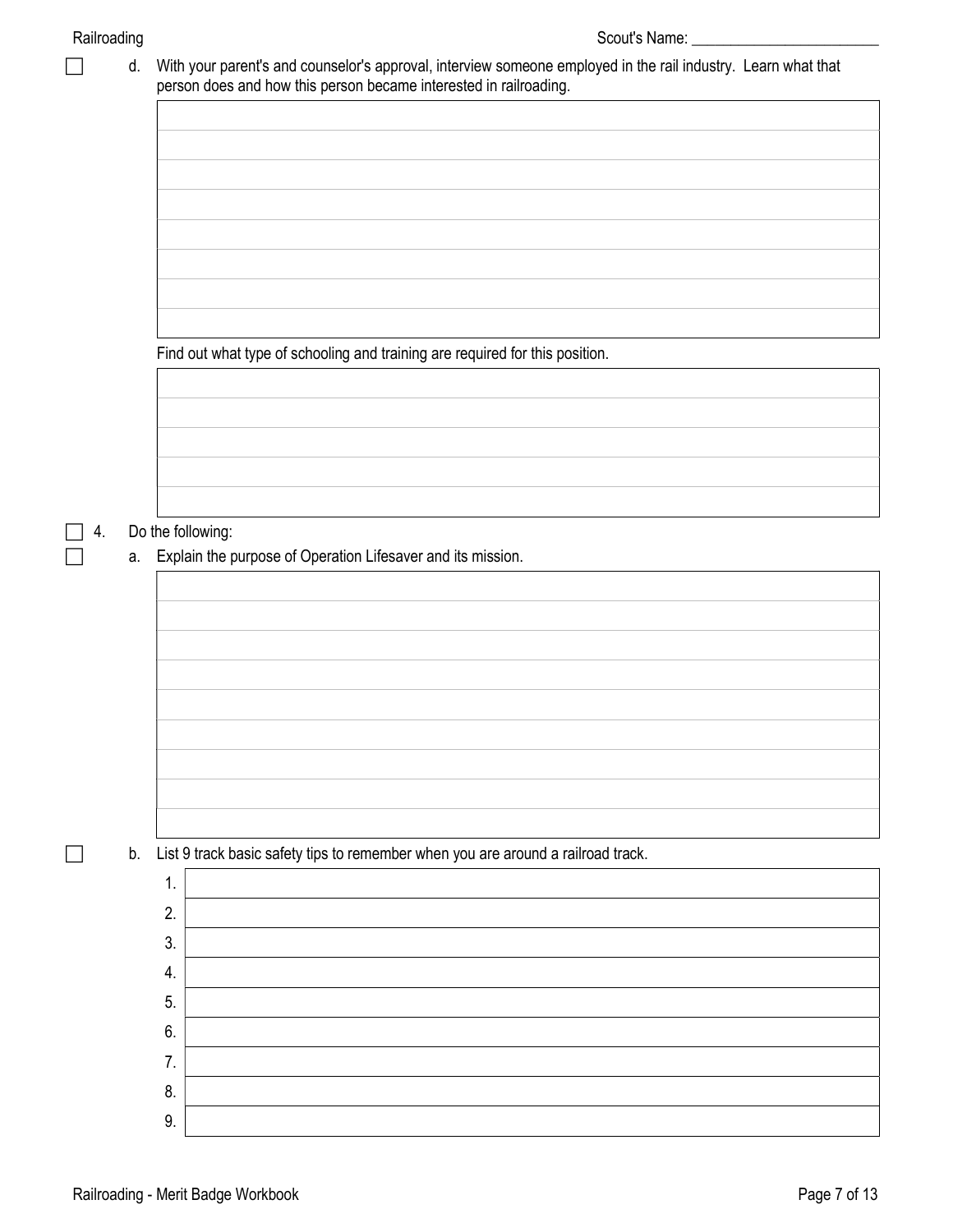|    | ັ<br>C. | List 9 safety considerations that should be followed when walking near a railroad track. |         |
|----|---------|------------------------------------------------------------------------------------------|---------|
|    |         | 1.                                                                                       |         |
|    |         | 2.                                                                                       |         |
|    |         | 3.                                                                                       |         |
|    |         | 4.                                                                                       |         |
|    |         | 5.                                                                                       |         |
|    |         | 6.                                                                                       |         |
|    |         | 7.                                                                                       |         |
|    |         | 8.                                                                                       |         |
|    |         | 9.                                                                                       |         |
|    | d.      | Tell your counselor what a driver can do safely operate near tracks.                     |         |
|    |         |                                                                                          |         |
|    |         |                                                                                          |         |
|    |         |                                                                                          |         |
|    |         |                                                                                          |         |
|    |         |                                                                                          |         |
|    |         |                                                                                          |         |
|    |         |                                                                                          |         |
|    | е.      | Explain safety precautions when using a light rail or commuter train.                    |         |
|    |         |                                                                                          |         |
|    |         |                                                                                          |         |
|    |         |                                                                                          |         |
|    |         |                                                                                          |         |
|    |         |                                                                                          |         |
|    |         |                                                                                          |         |
| 5. |         | Explain the appearance and meaning of the following rail signs and signals:              |         |
|    | а.      | Passive signs and active signs.                                                          |         |
|    |         | Appearance                                                                               | Meaning |
|    |         |                                                                                          |         |
|    |         |                                                                                          |         |
|    |         |                                                                                          |         |
|    |         |                                                                                          |         |
|    |         |                                                                                          |         |
|    |         |                                                                                          |         |
|    |         |                                                                                          |         |
|    |         |                                                                                          |         |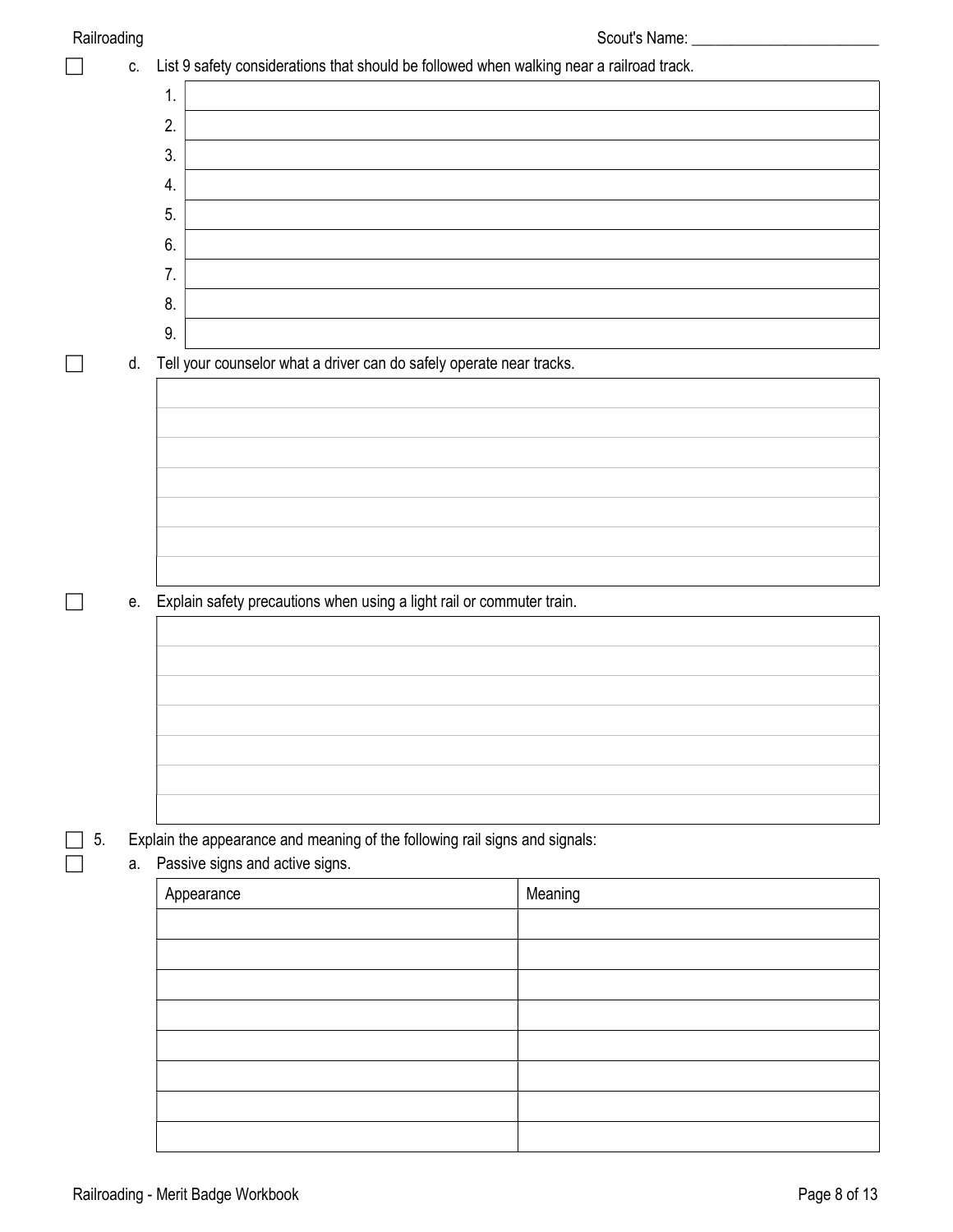□ b. Devices at the crossing (flashing red lights — with or without bells, flashing red lights and gates, and cantilever flashing lights)

| Appearance | Meaning |
|------------|---------|
|            |         |
|            |         |
|            |         |
|            |         |
|            |         |

#### **c.** Markings on the road (pavement markings and stop bars)

| Appearance | Meaning |
|------------|---------|
|            |         |
|            |         |
|            |         |
|            |         |
|            |         |

#### d. Signs before the crossing (advance warning sign, advance warning sign for side streets, no train horn sign, and low ground clearance grade crossing sign)

| Appearance | Meaning |
|------------|---------|
|            |         |
|            |         |
|            |         |
|            |         |
|            |         |

#### e. Signs along the railroad property (no trespassing sign)

| Appearance | Meaning |
|------------|---------|
|            |         |
|            |         |
|            |         |
|            |         |
|            |         |

 f. Signs at the crossing (crossbuck sign, emergency notification system sign, multiple track sign, stop sign, and yield sign).

| Appearance | Meaning |
|------------|---------|
|            |         |
|            |         |
|            |         |
|            |         |
|            |         |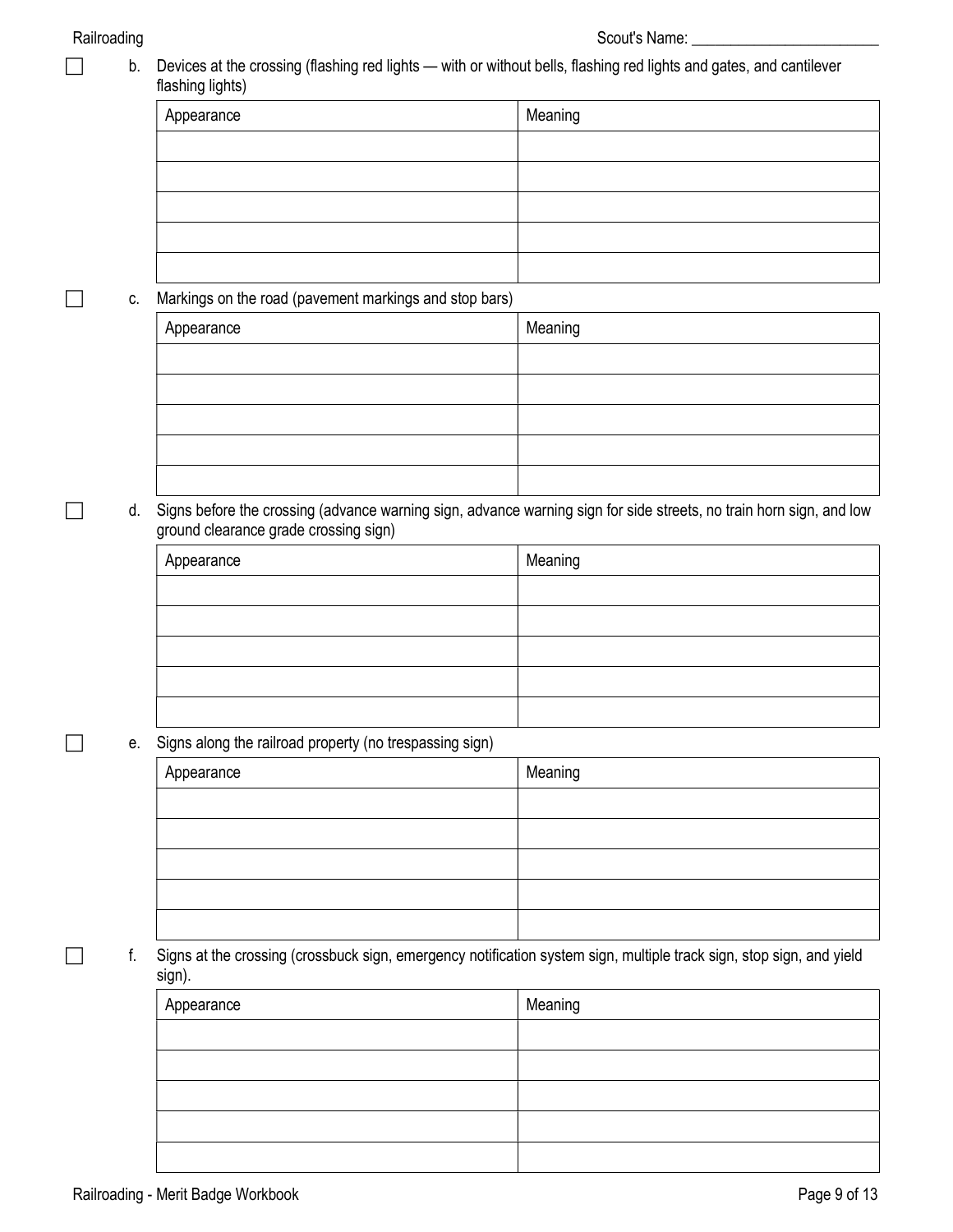| 6. |    |    | Do EACH of the following:                                  |                                                                                                    |
|----|----|----|------------------------------------------------------------|----------------------------------------------------------------------------------------------------|
|    | а. |    |                                                            | Explain how railroad signals operate and show two basic signal types using color or configuration. |
|    |    |    |                                                            |                                                                                                    |
|    |    |    |                                                            |                                                                                                    |
|    |    |    |                                                            |                                                                                                    |
|    |    |    |                                                            |                                                                                                    |
|    |    |    |                                                            |                                                                                                    |
|    |    |    |                                                            |                                                                                                    |
|    |    |    |                                                            |                                                                                                    |
|    |    |    |                                                            |                                                                                                    |
|    |    |    |                                                            |                                                                                                    |
|    |    |    |                                                            |                                                                                                    |
|    |    |    | b. Explain the meaning of three horn signals.              |                                                                                                    |
|    |    | 1. |                                                            |                                                                                                    |
|    |    |    |                                                            |                                                                                                    |
|    |    |    |                                                            |                                                                                                    |
|    |    |    |                                                            |                                                                                                    |
|    |    |    |                                                            |                                                                                                    |
|    |    | 2. |                                                            |                                                                                                    |
|    |    |    |                                                            |                                                                                                    |
|    |    |    |                                                            |                                                                                                    |
|    |    |    |                                                            |                                                                                                    |
|    |    |    |                                                            |                                                                                                    |
|    |    | 3. |                                                            |                                                                                                    |
|    |    |    |                                                            |                                                                                                    |
|    |    |    |                                                            |                                                                                                    |
|    |    |    |                                                            |                                                                                                    |
|    |    |    |                                                            |                                                                                                    |
|    |    |    | c. Describe a way to signal a train for an emergency stop. |                                                                                                    |
|    |    |    |                                                            |                                                                                                    |
|    |    |    |                                                            |                                                                                                    |
|    |    |    |                                                            |                                                                                                    |
|    |    |    |                                                            |                                                                                                    |
|    |    |    |                                                            |                                                                                                    |
|    |    |    |                                                            |                                                                                                    |
|    |    |    |                                                            |                                                                                                    |
|    |    |    |                                                            |                                                                                                    |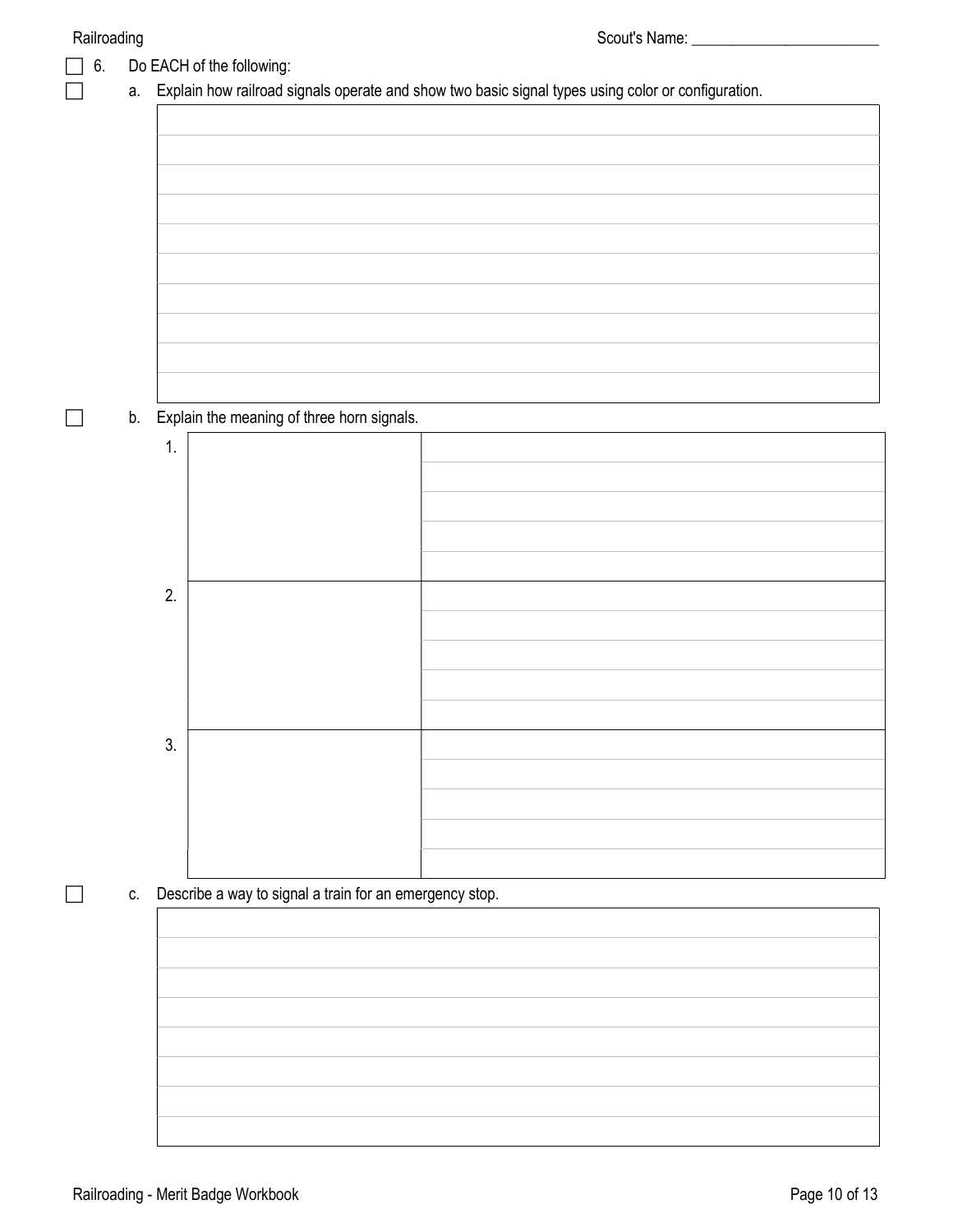|    | Select ONE of the following special-interest areas and complete the requirements. |                                                                                                     |  |  |       |                                                                                                                  |  |  |  |      |  |  |       |  |  |  |  |  |  |  |  |  |  |                    |  |
|----|-----------------------------------------------------------------------------------|-----------------------------------------------------------------------------------------------------|--|--|-------|------------------------------------------------------------------------------------------------------------------|--|--|--|------|--|--|-------|--|--|--|--|--|--|--|--|--|--|--------------------|--|
| а. |                                                                                   | <b>Model Railroading -</b><br>With your parent's and counselor's approval, do TWO of the following: |  |  |       |                                                                                                                  |  |  |  |      |  |  |       |  |  |  |  |  |  |  |  |  |  |                    |  |
|    | $1_{-}$                                                                           |                                                                                                     |  |  |       | Draw a layout of your own model railroad or one that could be built in your home. Design a point-to-point track  |  |  |  |      |  |  |       |  |  |  |  |  |  |  |  |  |  |                    |  |
|    |                                                                                   |                                                                                                     |  |  |       | or loop with different routings. Include one of the following: turnaround or terminal or yard or siding.         |  |  |  |      |  |  |       |  |  |  |  |  |  |  |  |  |  |                    |  |
|    |                                                                                   |                                                                                                     |  |  |       |                                                                                                                  |  |  |  |      |  |  |       |  |  |  |  |  |  |  |  |  |  |                    |  |
|    |                                                                                   |                                                                                                     |  |  |       |                                                                                                                  |  |  |  |      |  |  |       |  |  |  |  |  |  |  |  |  |  |                    |  |
|    |                                                                                   |                                                                                                     |  |  |       |                                                                                                                  |  |  |  |      |  |  |       |  |  |  |  |  |  |  |  |  |  |                    |  |
|    |                                                                                   |                                                                                                     |  |  |       |                                                                                                                  |  |  |  |      |  |  |       |  |  |  |  |  |  |  |  |  |  |                    |  |
|    |                                                                                   |                                                                                                     |  |  |       |                                                                                                                  |  |  |  |      |  |  |       |  |  |  |  |  |  |  |  |  |  |                    |  |
|    |                                                                                   |                                                                                                     |  |  |       |                                                                                                                  |  |  |  |      |  |  |       |  |  |  |  |  |  |  |  |  |  |                    |  |
|    |                                                                                   |                                                                                                     |  |  |       |                                                                                                                  |  |  |  |      |  |  |       |  |  |  |  |  |  |  |  |  |  |                    |  |
|    |                                                                                   |                                                                                                     |  |  |       |                                                                                                                  |  |  |  |      |  |  |       |  |  |  |  |  |  |  |  |  |  |                    |  |
|    |                                                                                   |                                                                                                     |  |  |       |                                                                                                                  |  |  |  |      |  |  |       |  |  |  |  |  |  |  |  |  |  |                    |  |
|    |                                                                                   |                                                                                                     |  |  |       |                                                                                                                  |  |  |  |      |  |  |       |  |  |  |  |  |  |  |  |  |  |                    |  |
|    |                                                                                   |                                                                                                     |  |  |       |                                                                                                                  |  |  |  |      |  |  |       |  |  |  |  |  |  |  |  |  |  |                    |  |
|    |                                                                                   |                                                                                                     |  |  |       |                                                                                                                  |  |  |  |      |  |  |       |  |  |  |  |  |  |  |  |  |  |                    |  |
|    |                                                                                   |                                                                                                     |  |  |       |                                                                                                                  |  |  |  |      |  |  |       |  |  |  |  |  |  |  |  |  |  |                    |  |
|    | 2.<br>3.                                                                          |                                                                                                     |  |  |       | Build one model railroad car kit or one locomotive kit.<br>Name the scale of four popular model railroad gauges. |  |  |  |      |  |  |       |  |  |  |  |  |  |  |  |  |  |                    |  |
|    |                                                                                   |                                                                                                     |  |  | Gauge |                                                                                                                  |  |  |  | Name |  |  |       |  |  |  |  |  |  |  |  |  |  | <b>Track Gauge</b> |  |
|    |                                                                                   |                                                                                                     |  |  |       |                                                                                                                  |  |  |  |      |  |  | Scale |  |  |  |  |  |  |  |  |  |  |                    |  |
|    |                                                                                   | 2                                                                                                   |  |  |       |                                                                                                                  |  |  |  |      |  |  |       |  |  |  |  |  |  |  |  |  |  |                    |  |
|    |                                                                                   | 3                                                                                                   |  |  |       |                                                                                                                  |  |  |  |      |  |  |       |  |  |  |  |  |  |  |  |  |  |                    |  |
|    |                                                                                   |                                                                                                     |  |  |       |                                                                                                                  |  |  |  |      |  |  |       |  |  |  |  |  |  |  |  |  |  |                    |  |
|    |                                                                                   | 4                                                                                                   |  |  |       |                                                                                                                  |  |  |  |      |  |  |       |  |  |  |  |  |  |  |  |  |  |                    |  |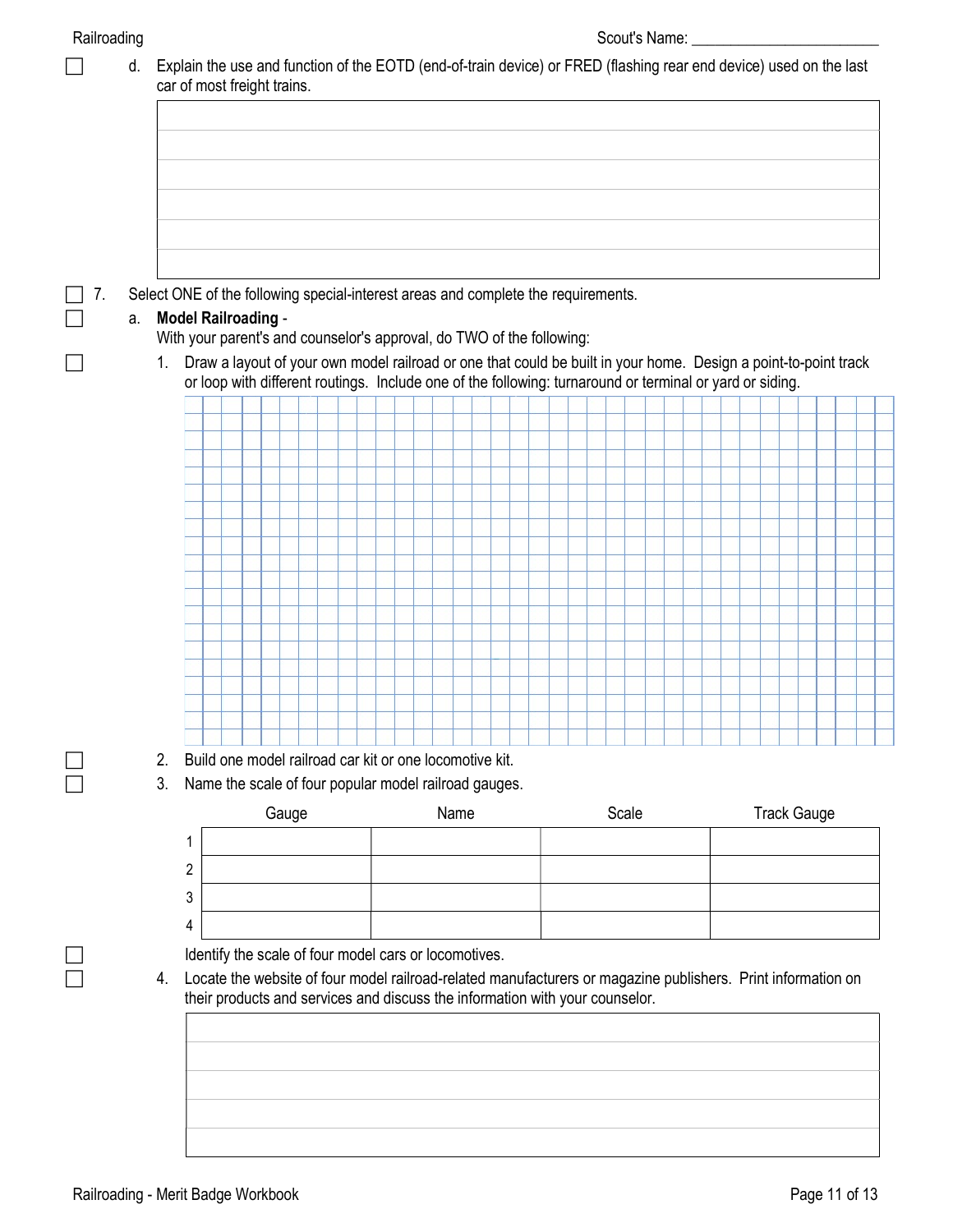| Railroading |
|-------------|
|             |

- $\Box$  5. Build one railroad structure (from scratch or using a kit), paint and weather the structure, mount it on your layout or diorama, and make the surrounding area on the diorama scenic.
- 6. Alone or with others, build a model railroad or modular layout including ballast and scenery. Make electrical connections and operate a train. Describe what you enjoyed most.

- 7. Participate in a switching contest on a timesaver layout and record your time.
- 8. Explain the difference between powering and controlling a model railroad by using direct current, and powering and controlling a model railroad using digital command control.

|  |  | Railfanning |
|--|--|-------------|
|--|--|-------------|

With your parent's and counselor's approval, do TWO of the following:

1. Visit a railroad museum, historical display, or a prototype railroad-sponsored public event. With permission, photograph, digitally record, or sketch items of interest. Explain what you saw and describe your photos, sketches, or video.